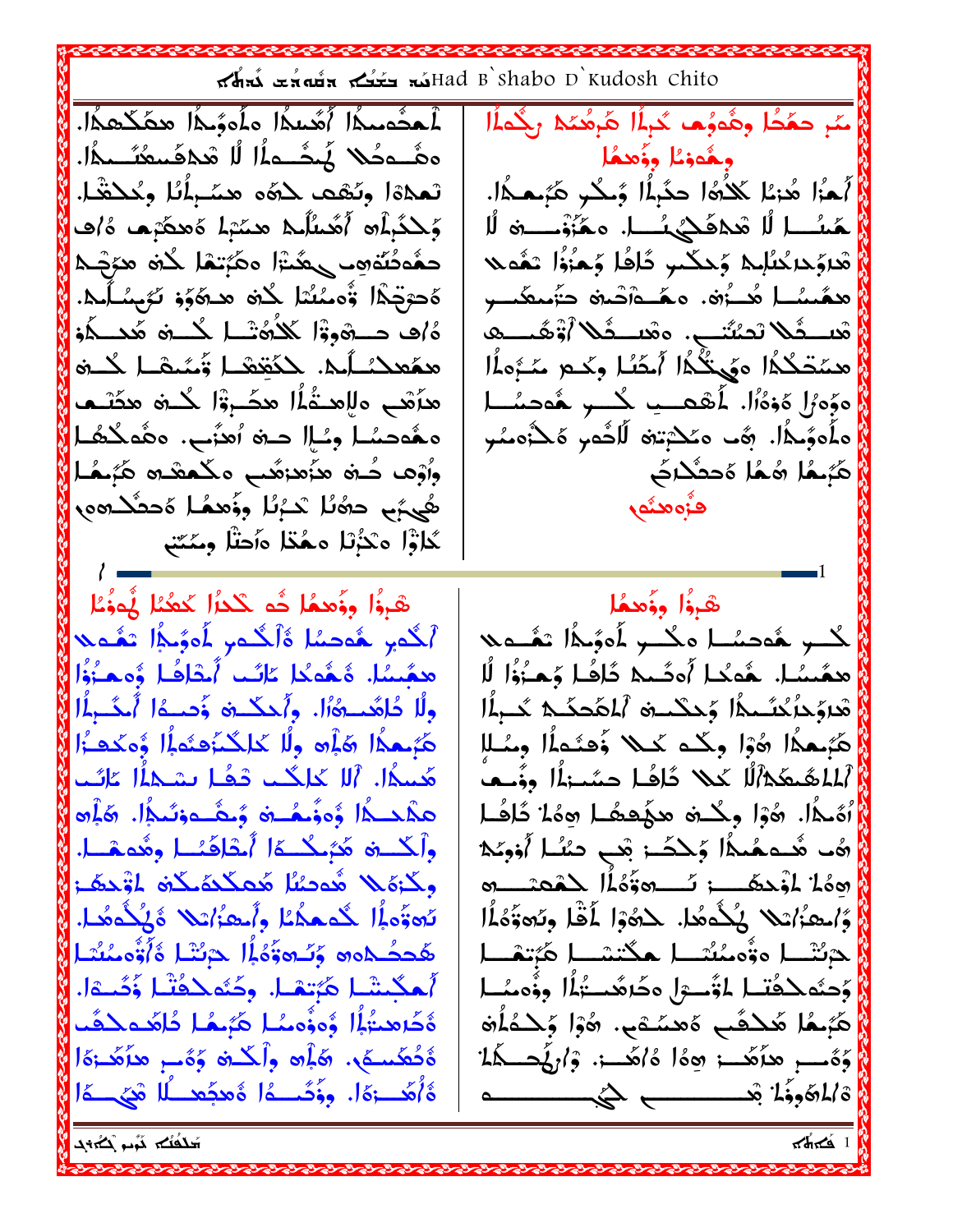Shabo D'Kudosh chito

وُّومُنُكُلِّي ٱللَّهِ صَوْوِ مُعْجَبُ أَنْعَدِهُكُمْ أُهلْكُنُـا هَهُا وحُـا دُهنَـه وُهعُدْ:ُا أُه وُوحِكْمُ الْقَعُثُمُ الْأَوْضُا أَلَّا شَدَّا ا هَقَبَارُا أَومَكْتُمِمُّا. أَو شَعَكِعْتُدَوِّكُم كَبْتِ الْمَوْالُكْمَا الْكَامْتَهْكَ الْمُحَافِي أُحِكْماً وَمَأْجَنُهُ مِ. أَلا حَلَّ ٱاتَّىٰ :. أُوحًا حُدوَّا وُوزُومُا هُرُهَا. وَأَوْ وَلَ كُــا هَتْــا أُوحُهدُونَــد وُوهْفَــز أُو وُوهَرَالًا. أَلَّا حَابِجَتَا عَبَٰرَتَا وَاحَقِّعُجًا. أَو أَ هكْتِسْلَ هُجِــٰٓرَانَل وُحْـدَرَٰلَ أَن أَ حُـٰتِوْوَلَ هِوَكَجُتْلَ خَاوُهِ هُمْ هَمْسُتُمُلُ وَلَا جَا وْحْسًا جَهْجَهَا وِحُد أُوهُـا وَا وَهِدَرًّا أَه وَا أَهْتَ أَوهُ مَعْهُدَ وَلَ ذُهِ مُنْكُمْ أُهِ أَحْدَهُ صَلَّى فَهِ أُوهُمْ أَوْهُ أُهْدُرُا وكبكر وَمُلَكِّد كَسِيم أَصْبَحَ وَمَلَّامٍ وَلَمَّ حَب هئزاً وَاهْدَدًا هَرْسًا دًا هُدهَا أَجِنُهِ هِذًا. أَلَّا خُتْمَعِهُا وَيَزَوْجُهُمَا أَه كَـا ثُوتَـٰءَا ـِهْعِمُـا وُـزَّوُبِعُـٰدِيًّا أَو كَـا خُوتُهُ! وَوَجَٰرًا وَحْمَلْنَا مَكْنَا. وَجَا هَٰكُمْ فَلَاهُتْلَ كَتْݣَارْ وَحُبُّومُمَا هَٰزُهُمْ. وَأَرْوَ وَتَكْتَلْ أَكْتَ هُوَوَنًا أَوَأَسَّرَتَا أَكَثَرَ هُسْمًى. أُهِ مُدَهْداً أُهْزُعُهُ الْوَتَكْتَبَا كُنْ مُحْمَّتُنَا كَاكْبْ أَكْتُ هُدِكْيِلًا. أُوهِكْيڤُوب كُەكْبار ومُدەَنْزَەتكە كە مُرْكەًّا. أهَّدْمُا هَٰهُا أُوهِهُدِسُا كُتْحَدًا وِهُـوهِب كَتَنْتُوْ وَكَيْرُنْكُ، أَنْ شُوْوَنُوْمِ أَيْكُ، فَ وُهَعِيمًا. أَه أَيكُرُبْرَهِ وُهِ هُزْيًا أَجِيْجِيبِ ثى هُدَا هُدَا كُلُمْ مَا أُودُهُ مِنْ وَلِيَكْسَبَ أَهكَكْتَبْتِي أَه أَحْذَتِكُمْ بَيْتِ أَهكُمْا وُه

مَحْمَدُ حُبُلِهِ حَمْدَ أُسِي مَحْمَدُ النُّعَةِ هُدَا ولْمَثْسًا هُو وَحِسِّر مُنْعِجَا وهُجِيْرًا ەقىمكا ۋاھقىنىمْا ەوھىيىھا. ٱلْا دْاهِجِــــلَّا هِجَْسَــــدُّا هِ مَحْكَـــــدُّا ەَحعَّدىثُدۇمدا ھَ ْمعدا داۋائىمدا. كە حِشَة فِي الْمِكْمُ الْمَحْسَدِينَ وَالْمُسْتَوَمِّطَا أَلْلَا حمَّتمكُــدًا هَدْقِحْسَــا وذُهسُــا هَرُــمُــا. هُوْا وِكُــه حَعُعَثْــا مَكَعْــٰةوْا وَسُـمُــا هُوهُــ;الًا. أَلَّا حُبِّتْـا مَبُرْتْـا وِكَعْـــبُدًا. هَـمكْتسْـا هُدــترُنا وهُدـتُواْ. وهُــقوْا وُّوسُــد حثَقْدُــدًا همَّنسُــتُدًا. مكّــم دَمِسْهِ الْكُنُسَةُ وَرُحِعَزُهُمْ وَأَهْشَاءَ وَأَهْلَقَوْا وقَدْدَوْهُـدْ مِهْلْ أَلْلَ حَفُـدُّهِ وَلَٰهُ وَّٰهِ مَمْتُـُـل كْلُهُمْا وِحُرِهُا وْاهْزًا وِهْدِهُا دِيْحَكُمْا كُمِّهُ دُهِ. هُوْا وِكُمْ دَهْنُـٰٓ;أَا وِهَٰدَخُـٰا هَتَيْبٍ هَٰذَا أَبِ دَنْــمِهُ! أَلْمَــْ حقعمًا وَآوُحشَّـداً! محمَّـسُـا ەكَــەتكَ هَهــرُا هَٰذِهُنْـا بِمُتسَبِّ قِبِ وُوسُــا هَّبُـمُـا. هُوْا وَبِحَثْـا كُــهْ رُبُّبٍ هِهَه. مَمَّاتًا لَهُ مَسِّمَّحٍ وَهُمَ هُمَمَّا وُحَمَّا وَىحَتْا حمَّمصاُ فَيَوْهُنَا لَاهَ مِعَدَّلًا ادةًا. هَـمثَـمتُـم، حصَّـماً وَجِئُـا كُــف هدئ بي ره أن أحكمنا ره محكمنا كُنتُنْا وهُـدهب أُنــهُوْب وُههُـا لْحُــه ثُمْ وَوْصٍ لَكْمَةٍ هُمْ عَزْمٍ وَوَالٍ وَالْمَحْتَوَى وْ وَهُٰٓئِكُمْ لِكُنْدِيا ۖ ثَرِيَـٰتَ هَٰٓكُمْ ۚ وَهُدَاءَ ۖ وَوَّهُ ۖ وَ لمُّەت وَّٰہُکُسا کَنْفُقْتَ وَضَّنَدَا أَرْضُنَاتَ

مَا مَكْمُ مَهْمَ مَتَّا مَا مَنْ مَكْسَفَة

 $\mathbf{K}$ a $\mathbf{K}$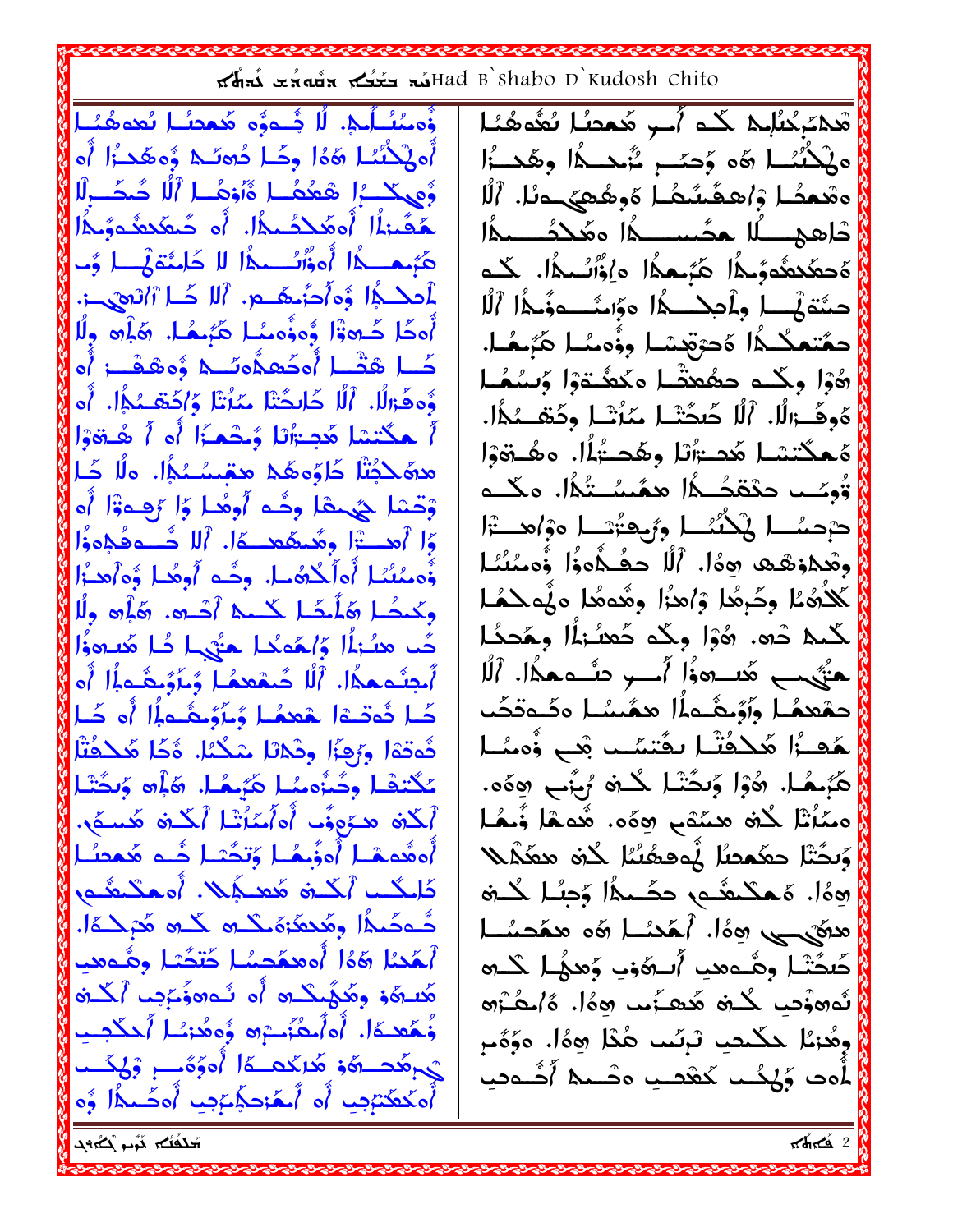Khri riggin Kiriy riHad B`shabo D`Kudosh Chito

دَادَمَ جِبِ أَهَدَوَا أُوسِيْرُا أُومَٰكِنَّا وَاهْلِكْتْسَا أُهِمْسُوهِ زَيْنِهِ وَيُهْلُسُوهِ هُدوَحِيدًا. هَلُو وَشَيدِهُمْ أَيْتُمْ يُؤْلَ أحكسي حصَّ الله عليه وشمال فُالمُ كَرْهُووُا. أُوكْتْتُكُرْهْ كْارْتُكْرْهُبْ. أَيْخُرِكْتَرَا هَدِيزُيْل أَحِيزُ جَارَا لِلْبَحِبِ وَهَا لِكَجِيرُ وَ حِفْدِسُنَا. يَكْتَفْنَا أَ هَٰذِهَبْتَمَا أَهِ أَ هَزحِمُنَّ الْمَحْتَعْقَالُ أُوَوَّحْنَا أَكْمَأَوَّجَا مَحْمَّشَرَ أَ وَٱبْنَ هُ مَجْنَةً أَ لَتَمَعَّضُ هَدَّتَشْكَلْ أُهْؤُكْسَةْنَا أَنْ بِنُبَأَتِبَرْهُ شَهْبَتُكُمْ هَّنُوَا أُوهُزَايِلُو وَاحْكِظْا أُوبِكِّرْسَرَوْهِ أَ هكتشبا محّزهْبا. أَهُـــةوا مِنَعْتِبا. أَعِيثُومٍأَكِرَةَ لَا شُدوَّتَ شَـٰزَاْلِ وُوكَعَنَالِ وحُبْدُهُ مَنْ الْمَدْهُ وَالْمَسْمَلَ الْمَدْرَبُولُ وَالْمَرْوَةُ وضَّمْكُمْتُماْ هُرُجِيًْا شُمِيَّا وَحَدَّ: اَوْدًا مُحَمَّدِهُا خُوَاْجًا أُودًا مُعَجَّدِودُا حْدَاْحَوْلِ. أُوطُل هُمكْلًا خُوزُومُمَا هَٰزُمْهَا كَحْدَةَ إِنَّ أَكْمَنْهُمْ هُوَجِسًا ذَا أَهْنَى أَجَرَهَ وَاحِعَاتِ وَ أَسِيًا هِــدًا هُرِجِعَينَــا أَو وْاهْدىئَا. هَٰٰٓدَكَ جُوْسًا كَٰنِدَٰٓ الْمَسَٰٓرِ ٱب هَ مِمْ الْأَهْدَمِ أَهُدَوْا وُدِكْتُهَاءُو. أَلمَدُوحَمَ الكَلْاحُدِينَ أَكْتَبَوَّهَا. حَذَّب أَكْتُ هَبْسًا وَإِيَّاهُــب. هُتَعَكَـبِ أَكَتْتَهُ هَكْتُمَا دَرْمِيْا. رَهُ مَكْتُ مَيْسَلًا وِلَا ەبېكت مخَنّ، لَائْتَئَبَ: ئىشئات، كَامِكُونَتَرُوبِ. مِكْتِبْلَ مُحوَّوعِنَا ۚ هَرَيْهَا. هُومْنَا هَٰتَاًا كُو أَحْنَبُوبِ. مْتَا تَبْتَقَا

ەُھھُــەمىر كەزدەكـــىر كْتْـــر 30%. هُوهَكْدًا وهَكْثًا كِمُّەفْرَْفٍ ٱلمُؤْرِيَّى ههَـطْلا روهُا. هوا وطُلهَـــ كَمُــتُما حكْمِية ٱلمُغَلِّكْمِية. فوا وِئْدُّمْسِيغ |قَزْوِهُـــة هُوَيْــــ كَمَنْـــة. «وَْــــز للدُّےهُ۞ محَّبِيب هُمعكُنْ تَوَّبِيب هُوَدُوْهُ هَيُتلب مِهْتَشْتُمْ، مَكْتَفَب أَوْوُعِكْمِيْهِ. وُوَوَّجِّي قَتَنَّمَـةٍ. فَقَب إِوَّٱسْتَهْ. لمَعْدَهُبِ فُي صَفَّقْدَة هَجَّبْتَيْبِ لِمَ مُتَمَلِّكُمْ . هُمُعَاهِدَهُ مُعَاهَدٌ مُعَاهَدٌ مِنْ مَعَاهِدٍ أُوكَكْشَا مِدُّسُرُه. هِكْتْسَا رَمُتْسَرِهِ. مُعَوَّمَ الْمُؤَمَّنَ مِنْ مَعْدَّوْهِ أَمَّاهُ لَكُمْ أَسْو حَٰ; لَكَعُل وَحِسْفُوطُ وكَعِجُبُل أَلْمَعْجَدُ: هوا وحُمْكُممُّعُما هَّرُمُمَا هُمْكُمْ وَ أَ هَٰكُمَ هُلْ. كَاكُلْ. وقَعْمَكْدُووُا ۖ كَحَرُّا. ەقىدىكلا مۇمئىل ھۇمگلا مقھگىدۇۋا كَفِيقاً هُوصُلاً أُهزَّب حُـ وَ وَكَعِيشَو ۖ أَه منّ نّاتَك وْبِ وَنَاهُوْ. أَلْمُوَّدُ هُوْمًا لِكَتَّبِيدًا هَبَّتِهِ لَمَّا وَجَدْءَمٍ هُـدوْنُوهِ وفَــووَمُلُهَ ـهَعنــُلا ـحــهُـلُهَ ـهُــوهوُكُنو هـذُه سـ كَـــلا هُلا هُــتَمَّع هُـبْۊُـــة. أَهْدُا حُــْةَ هَيْسًا أَهْيِسًا أَهْكَــْبِ حُــْة هكْݣُــا دُهُنْــا. هُت حُـــة مَيْــلَا لُا ەْدَوَّصْنُا. كَنْهِ ݣْحَتْنە كَسْنُس. كَبَرْه | ٱلَّـهِ حَهَّـمَّـمَاّمِ ۖ رَّكُـهِ ٱلَّـهِ حَدَّـهِ وَّتُسُو. هكُتْ أَنُوبُ وْْوَسُرِ هُرُسُمَا. حَضْرِ أَنْتُوبِ أَهَ تَمْلَلُ لِلْحُنُو. وتَفْعَلْ وِكَتُلْ كَحْمَدُونُـلْ

م الأنش من المنفقة

 $\mathbf{K}$ ሐ< $\mathbf{A}$  3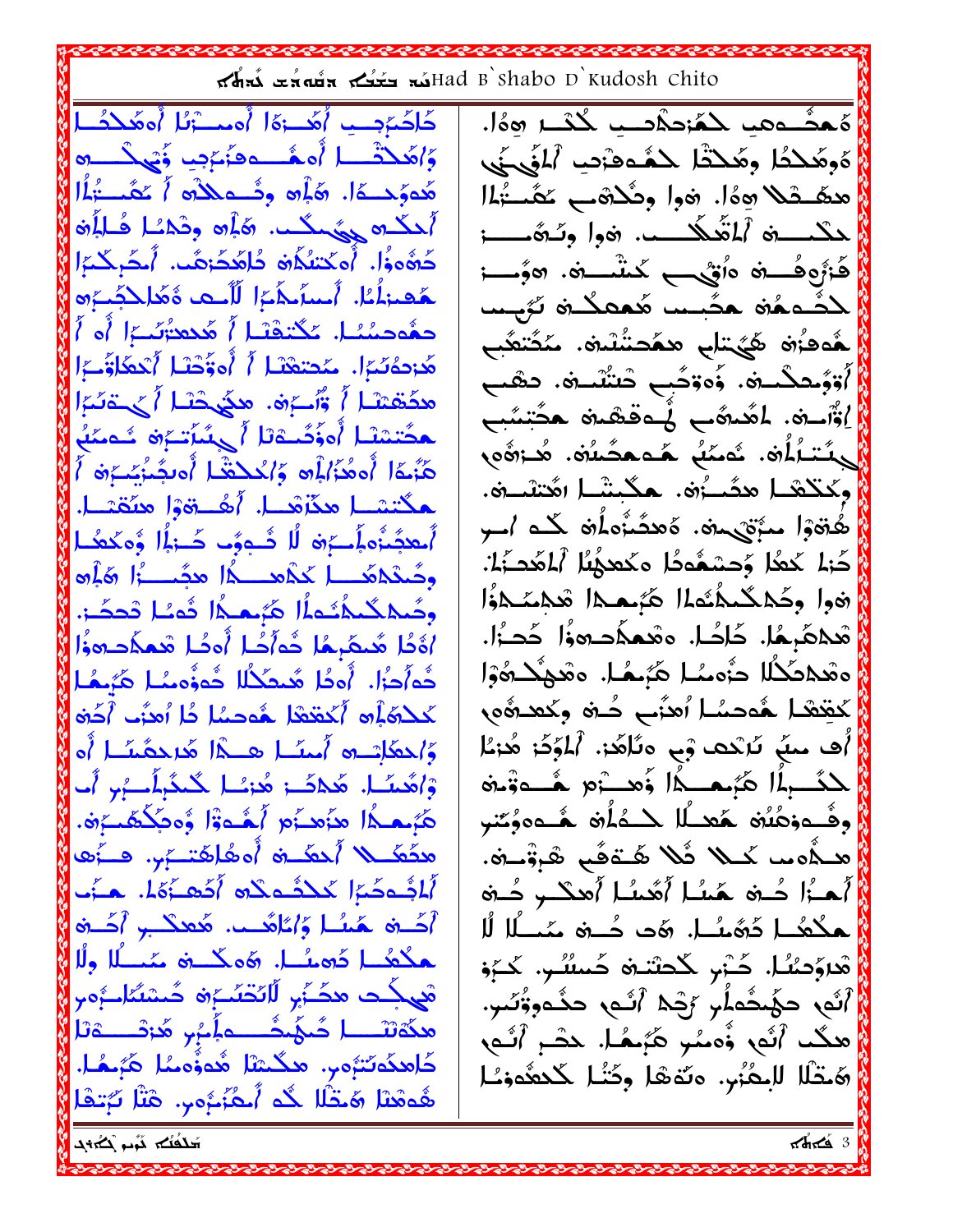Had B'shabo D'Kudosh chito المُعدّ بينه بينه بينه بينه بينه بينه لْكَــوهُـوصَــرُ وَـــأَلَكْرُوهُ وَأَــرُب. مســـكِرور أَرْ وَلِلْلَاهُءَلُمِ. مَمْأَهُمْ كَلْبَتْنَةِ كُوجُنْكُمْ تَحْتَمَـٰٕٓٓٓٓٓٓٓا شَـٰہ رِكْمَضُـٰٓہِر أَہٖ مَّٰحَكُـٰٓٓٓٓٓہِۢٓا اُہ كَلاُهُـُـا هفُنُههُـا هَـٰدَهُنَــهِ وِتَعنُــةِ لَّاتُو وَهُنتُهُ بِمُنكَبِّ هُامِّتْنَا هُوَهُ هُنُوَاْ! هِتْحِهِ حَمَّمُتُمُّلًا وَجِبُّوُّا. أَجِمًا أَنَّمِ وَّة هَزُوْلَ هُهُمَّتْنَا كُمْنَيِّهِ مُؤْمِنٍ أَدْسَيَّهُمْ!. ڭچىئەئىر ھۇمخا. ەڭسگەڭىر %ە ولا أَه كُــد تَعَـدُّه أَــرُّه مِ الْأَحَاء والْاحُالَمُـعُــا. |فَهَٰذٍ. هَكُمْ مُكْشُفٍ هُتُت وُحَمُعَهَا وألَّى وألللَّه هسَّعَءٍ وحُوصُوطًا إسْتُرْسًا إمنُهُا وقْدَلِلْمَدُّرِ وِلْمَوْلَمِي. كَمَدْ يُهْدَّبَ وُ حْلاً مِكْتَرِدٍ وَالْمُقِلَّ الْحَسِرِ شَـٰمَـلاَتِهِ أَ أَرْجِئْنُو هِذُهُوهِ. وِنُعِمَّعٍ ۚ خُو هُوصُنَا مَدَّمَّدُكُمَّا وَّهِ رَّكِسُرُه بِ. وَهُدَهِمَّسًا أَكْب ەلمُەرَّىمَّا. ەلَّاشْـەر ەَىدەمئىـر ھَبُىھُـا هُوَدٌ أُولُووُهُا أُوجُدُ أَصِبُوبِ أُوجُدُ **﴾ شَهُا هَحثَكَاتُ \*** وْدْمَمْبُرْدَىزِ أَنْ تَكْرَىمُا. (تُأْهَدُ مُ تحلمو وَفِوْا فِرْهِ مِنْهِ، أُؤْسِب هُٰذِبِ لِأَنْسُلُ هَٰنُنُالُ وِحْتَفِعْهِا. وِهُـمُـلُ أحدُّےمكْ كَسَمَّة هِمَّالْمَا وكُكْمْلَا كَنْحَـــو هُيُــــةوُس حكَـــرُنُا هُنُا وَهِحْنُـــا وَهِمَدْمٍ لِمَ أَوْتِ حَهَّدُ حَدَّدٌ مِلَّا مِنْ الْمَرْ وُٱللأَهْوَاءِ ۖ هُـــدَكْتُهُ ۖ وَكُلْحُفُــا تُسُبُنُــا لْمَدُّهُا. وحُدًا وقِي حُـمُـا تَـهِــْتِم. هُرُجُـا ەُمدَكِم لگە ھدُوۋُلُەرەت. ەُملەگۇۋ لگەن وِتْ30ْ هَٰهَلُقَّا حَنَتْا 3ْهُمْ وَحْكُكُمْ. 3ْ0ْ حَفُّوهِكُمُومِ، وَحَشُّوتُهِ ۖ هُزُمُرَا وَحَكَمَلُهَ ـْمَـثُـُدَى ۚ مَـٰهُآ ۚ وَهُـٰٓ وَهُـٰهُمْ وَاللَّهُ ۖ وَلَا ۚ أَنَّـٰهِ ۚ قِبَ أَهْبِ كَفِّعْدَا كَسْكُمْكُوه. هُمْ الْكَشِّمْطُ لِمُحْكُما هَننَا وُسِهَْسِدًا. وِلَمِيهَا لَمْرَضَىٰتِ لِحْقَعِيثُماُهُ. وَحِكْمِحْسُيدًا تَمْحُمِعُي هُوصُل هُوهَنَّبُلِي لِّمَا كَعُرِ حَكْكُم \* حَمَٰهُمَا وهُـــهُوُهُنْ. هِهُكَــت هُوَجِسُــا هُدهمَّــع حمَّمهُا ذُكُّا وِذُهمْهُما. وكُلم عُلَّاء هْـِزْزَا وِرِهِــٰٓزَا هُـٰهِ كَكِّدُا كَعُنُـٰلٍ هُٰدَٰٓءُـُـٰلٍ - هُرِذًا وَرَجْدًا ھىمَسْلَا ةَأَحْكَمَىْ. ةَسَجَانًا هَنْتُوا وَسَكِيلًا إِ همَّسْلَمْ كَلاُهُ | وَّحَكَى. هُو مَكَّائًا هَزَّحْزًا هَبْسِيدًا. هَيْا وِجَلِيْدِهِ دَفْءَ وَلِيَبِرِ وِكْبِلًا هَبُعها. ۞ه وكلا فَهَـٰهِ أَسْئِـُا مِلْعَكُم، ۚ مُكْلَعُلُ ةُثُمِلًا ۚ وِتُبِكُلُوْتِهِ. وًىكُمْ حَنُمْ شَلا. أَلِمْسَمْ حْكَمْتَوْءِهُ لُل مَٰزِدُدِكْـــدِرِ كَكُفُــدَّوَّــَرَةِ وِلَا أَمِدَّـُـــا ِ مْدْهَٰدْخُلْبُدْ. أَحَ*ثُـا و*هَٰلِيَّـه! وُهِ مِشْـلُد*ا* دَّوهُدًا، لِكَبِرِهَقَيْرًا وِقَبِّهَبِ أَهْوَوَّيْهِم لمَكَّفِ حَرْهُا حَدَّدَهُم كُعْدِهِ وحُحْهُا. 3وْا لْكُسُنُولاً وُوكُحْجُدًا. وَأَوْمِ وَوُحُلِ جُتَجُمًا وِذُكُــا حَنثَنْــا وَهُــــرٍ. ٱلمَنَّــَــب هَـــوْبَلا وَةَ حَسِيرٍ مُحَائِشَا الْحَدُّوِ هُدَسَّدَانَ وْْهِ مِدْرُمُكْـــــــــْ مَكْـــــــــز وَ لِلْــَـــــــْهُ ا بَعْدُوْرُ بِهِمْ الْأَهْلَامُ سكان المحتفى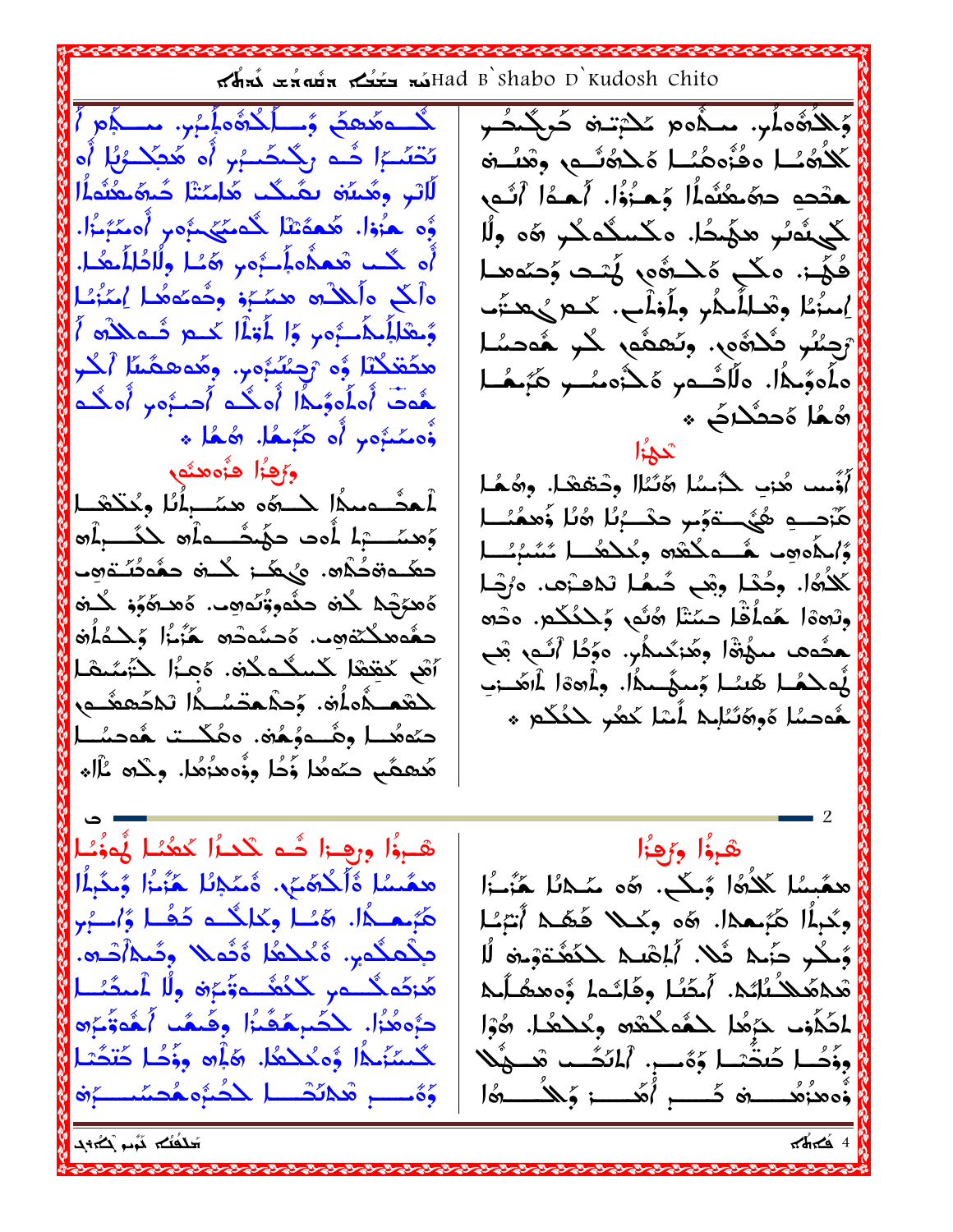## Khri riggin Kiriy riHad B`shabo D`Kudosh Chito

ةُوْدِهْدُهُمْسَـرَةَ أَسْكَــلَّا وَحُكَــزٍ. وأَكْـــرَهُ| شهدته المكم وزهزا وشلاك فتحرث وَعِدَدُتُمَلِّدَه أَعْدَدُكُوْبُلِمُّا. هَءُا وَاحْدِهِ مَسَكِّمْ السُّمَعْ مِمْ السَّمَاءِ مِنْ الْمَحْمَدِينَ كَعَدًا تَكْلَاكُمْوه أَهْرِعْنَا. وَوَجَا كُوْدَاوَاتُا وًىظَلِّكْ، وُەشەھۇا شەڭى ئىنگېتۇسًا. ةَحْمَاهِ كَـا عَنْبٍ حُسَنَةًكَـا ةَحْـواهُدًا وَقَـْلَا وُوزُوسُا هُزَيمُا شَيوكُو تُعْسِدُتَنَا ةَ تَعْتَقَصَّلَ. إِنَّــدَارَا كَجِبِ حَــبِهُ! هَبَــمــدًا. [ وكْلْمُا أَمْغَرْتُمْ دِيا خْعَفْهُمْمَا ةَهُزُمْ دِي. لَهُدَالَكُمْ كَبِئًا هَبَّــِمَدًا وْحَضَّ هَدًى هَاهَ! وهُكُنَــةَ أَحْمَنُــمِهُوا وَلَا تُعَمِّمُوهَــهِ. يُّددُالْكَجِبِ جُبِيرًا هَرَجِعِيدًا. شِبْرِيًا وَشَمْسًا هكْسِدًا وَاهْكُمُلَا هَءَابٍ. يُـودُالْكَجِبِ حُصِيلًا هَيُعَصِّدًا. ووَقَعَصِ قَالَكُوهُ ُصَل مغضوكمكجب أعثيكا ؤوقلاصا ذَكُم لِمُدَالِكَجِبِ حَجِبًا هَبُعِجًا. وَهَوْمَكِ يُرْدُوا وْهِنْقْݣُ بِهِ أَكْرِ وْا وْيُؤْوَافْسِهِ يُّددُالْكَجِبِ جُدِيلًا هَيُعْدَا. وْهَزْالْحْدُو مقشا كككفا حي دَبِ دَمْ وَلَمْ لَكْتَهْيَ بِلَا وَّەلَّكْنُتْرَه. بُنْدَوُت شَكْبًا! وُّەھلاَھنُرُّا وَدُّىرِ فُوجُالْكَجِبِ كَبِلًا هَبُــِهـدًا وُبِأَوْبِكُنِيهِ أَلْمَ أَلْمُ الْأَجْسِيبِ فُسَنَوْب تَعْكَذُبُوهِ وأَحَكْسًا ةُعْمَدْسًا دُتْدَّسًا لُمدُالكِيبِ كَبِيرًا هَبُيمِيهَا وهُستَهَاكُلُهِ أَحۡصِبِ هُٰٓئِكُمۡۖ ۚ ۚ وَۚ كَٰٓالْكَءِۡبِّ وَ ۖ مَعۡصَـٰ لاَ وُحققال بِٱللكِلِمِ ٱمْرَوْحَقَـٰمِٱمْ هِ مُحَوَّم فَعَعَدُ الْمِؤْمَنِينَ وَقَلْدُ الْمُؤْمِنُكُمْ هَٰذِهَا ا

جَيْسِهُ۞ لَٰلَ لِمَأْهِ هِــبٍ. ۚ هُـــجُلًا وَيَحْرِفُـــةِ ۖ لْكُنْدُوا حَقْسُ وَقِسْرًا وَٱلْمُؤْوِّفَ ٱحِسَارَ أَوْهِدَجَٰزُقُولُه ۚ قُزُوهُمَكُلٍّ. ۞ وحُو وُنَّس حَقَّقْصُلَّا وَاحْتَوْوَتْ كَلّْتُمْ هَٰلَاتُنَّقُّوتَ أَهَّتِهَا. وَحَيْيِهِ مَ حَذَّاؤًا هُنَا وِضَكُمْ شُـەھۈُا ئَكُــى ھكَرِجَئِــُـى. ەَجِزُەھُـــتْزَا وِوْهِما هُزْمِها هِنَتِي مَنْ هُمْنَيْ. أَهْــوَحَٰىف كَـــرِلَمَا وَيُنْفَــدًا وَٱلْمَلَوْْبِطَــدًا أَهَّرْتَصَا خَعْشَيْسَا هُزْمَتَ. لِمُوَجَّمَتِ كَرِلَمَا |هُرُمها| وشعب لُحظَز 60 ولُحظَز حنَّه10وُ لًا مْدْهَٰزْهُاْ. بُْءهُمت تُدبِاْ هَٰزُـهـدَا يَ أَلا هَكْسًا وِخُدوقُ الصَّلَامِ مَا مِنْ | لموكَّبت كَبِيرًا هَيُنْعَنَا وَوَوْسِ كَلَاهُنَا | أَ هَعِنْوَدَـــبِ مِنْ بِسِـــدْهِ ۖ وِهَٰـلِكُـــلِ وَكُـــلِ. أَوْصَحْبِ لَجِمْلَ الْمُعْتَمِينَ مِنْ الْمُحَمَّدِينَ الْمُحَمَّدِينَ أَيْهِكُمَا لَحْسَنَ مِنْ الْمُتَلَمَّدَ قَسْمَةٍ. |هُڪَت گَبِئُلُ هُبُعِّهِ وَهُكُرِ كَـهُلَّت أَهْلَاهُ الْمَعْسَلَةُ حَيْمَةٌ مِنْ الْمُبْتَدَةُ مِنْ الْمُكَنَّمَةُ وَّا مِّنْ هُو، امر وَهدَهدُ لا وَوَّمِ. لِمُحَكِّدت |حُبِلًا هَبُعِها وَآوُحِقُوا ا حُكَلٍ حَصَّ امر أَهْلَــدُاه وَهِمَجِسُــا جَنشَيَـا أَيَمَّحْـَـا. لْمَحَٰىفِ كَبِيلًا هَبُنِعَـٰهَا وَسَّـٰهُ۔ خُصّـ مُزْسًا فُءِمُتُو. هَكْنُب كَعْعْشَا حِطًا أَوُحِقُـء}ُ۞. أُمــو هُاهــُ;۞ وَءٌمــرٍ تَــئُــرُا وؤُوسا هَبُرها. لِمَحَمد كَبِّلًا هَبُرهها أَهُوا وَهلُمْ مُعَْسْدَ وِتَكْتُلْ لُمِعَكِّدَ أكباا هَزمها وتعدا وستغلا حَمدهص

م الم الله عنه المسلم المسلم المسلم المسلم المسلم المسلم المسلم المسلم المسلم المسلم المسلم المسلم ا

 $\mathbf{K}$ ሐ< $\mathbf{A}$  5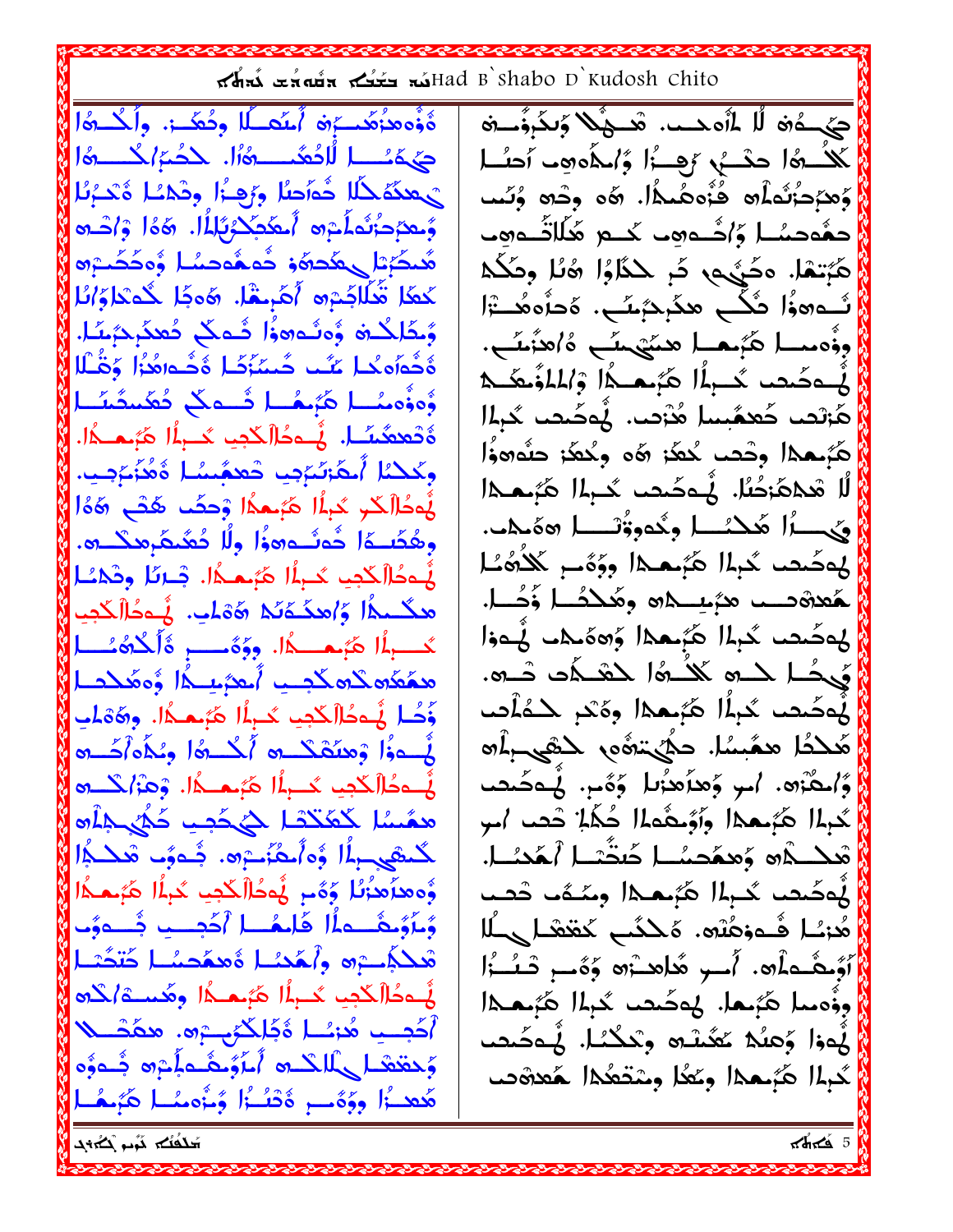## gha right give whad B shabo D Kudosh chito

لِّدَدُالَكِيبِ جُدِيلًا هَيُتَعَدِيدًا وُوَيُّدَوْا وهَزكُـمكَّةُ أَسْعَٰنُسْـْرُهُ وُهْتَكْسُلْ هُمَـٰا أَكْجِبِ كَـرِدًا هَرُحْمَاً. ةَكْسَٰرْ وُحِمُوهَ وَاتَّقَالَ وتقعدهم كدب مكتفكم وكان كمك ووأا كَامَحْقَكُــمْ. هُــودُالْكَجِبِ حُــرِمُّا هَرُحِـدًا. وئُــوكُمْ ةَحُــوفَوُمُ بِمِ قُلِكُنَّ ــولا دُامُحتَوْم شُدوُّه لْمَحَّنُا وَيَحَّتْا. يُدَخَّا أكجب حُبِلًا هَبُعِجًا. وَحَقَّقَطَ وَهُوَا ةُؤُكُلُّ كَانِتْمْلُ هُنْتُمْلُ وَإِرْءُلُّ وُووُوهِ مِنْكِبِرٍ ةُمكَّنْدَا كَلِيْدُ لِهُءَٰا تَكْتُا وِهُسًّت. لُمْدَالَكْجِي حُسِراً! هَرُحْكُلْ. وَحَكَشُكُمْ وْهِنُولًا لَّا يُسْلِيْكَ لَكْتِبَ هُوَمُدْرِكُلُهِ لَحْمَدِ وَالْمُنْذَا تَعْوَى الْكُلُوا. إِنَّوْدَالْكَمِد تَحْسِبِلًا هَبَّتْ الْمُسْتَدَانُ وَوَّتْسَبَّى، ةَقَطَدُّسَنَارَ وُوتُـدوووُّا. إِنَّـددُالْكَجِبِ كَــرِمَّا هَرُجِعَـدًا. مُسلِكُلِهِ ٱلْمُتَمَّمَّدِتِ شَعِكْمًا ةَمَكْتُلِ حَكْمُا. بُودُالْكَجِبِ حُرِمُ! هَرُحِكَا. وحُكَلا هَعِدُورٍ دُاهُا مِمُّزْوَحْدِهِ أَزْحِتُمْنِ. أَحْقَا وهُومُا كُونُهُا وُسُؤُمُوْا. هُوصًا أَكْجِب حْبِلًا هَبُعِمًا. وفَمِكُمِنَ ةَأَلَحُوهُمْ. وَهُمَ أُوْوَىصُلَا هَٰدِهِـزُرُل وَ/شَتَنْتَكِ مِـبِ أَهْهَدَسْـل فُ دَٰالَکجِبِ حُـــرِمَٰا هَرُ هـــدًا هَٰـَـزَکَـــدگَرَه أَسْتُمِكُمْ أَسْتُمْ يُمَتِّيكُمْ مُتَكَبِّصَةً مِنْ الْمُسْتَمَاءَ كُدرِ كُنكُتْرُو ۚ وَّاَكْتُـا. ۖ يُـُدَكْلَا كَجِبِ كَــرِدًٰا ۖ هُزَيْعَيْدًا وِهْتُومِينَ هُنْتُوهُوْتٍ وِهُدَيْتِكْتُرُو ةُلُسوهُ وُمُرْمَى. هُزِيْلُهِ كُمِي أَهْلَيْسَار أُوبِكْتُمْلِ فُي دَدَٰالِكَدِتِ جُدِيدًا هَرُجْ ذَلَ وُهْدُكْسًا وَضُــمُكُم كَكَـــةِ ضُوَضَــا

كبلا هُبُعِها وسُعًا وسْتَعُمَّا هَعْدَوْمِت هَكَتْتُو، وَهُوَ مَتَّقَبِّصِ حَقَّدَالًا. لِمَحَّمَّت كَـبِلَا هَبُـمـدَا وِتُكْـهِ هُـدفَتِت مْبِ لكَيْتُ هُوهُنْتُ أُسْوِ هُكْتُمَا تَحَسُّمُوا. وه لَمَحْمَد مَّدْمًا هُمُعَهَا وَحَمَّدَهُا هَ أَذُكُـا حَبِّتَـا ٱلمُحَـَّف إِذًا وِلْمَعْقَف هكَنْسًا كَنْبَهُ فُحِدُوا ذُهُنَا وهُسَّبٍ. لمحكَّم كَــبِلَمْ الْمُبْــمـــا وهُـــوتلْــه أَوْحِيَّــدْ لَا تَسْعِيَّــدِيْنَــدِ أَحْـــدَّدَوَّب لكْصَا هُنُوْا تَعْوِيهِ لَلْأَبِّهِ لِلْمُحَمَّدِ تكسبهاا هَبْسها وتمفّى بَيْ هَكْشًا لِحَقُوهَ;ما أَلم يُحَكِّم المُحَضَّرَ الْمِرْدُودُ وَاللَّهُ وَاللَّهُ وَاللَّهُ وَالَّذِينَ وَالْ لمستوصَّف كمسيرا المُرْمسة الموقية لمنشق مُحدد حَملُهُا هُلِهُا هِهَيْنَا. ومكتف كبار المعتقد المبدّ متحدّث أَكَلِفُــل هُـــم هَذَا نَقُـمـــب. كَلِفُــل وَ16% لذَها أَةَ لِمَا. لِمَحَمَد تَكْرِمَا هَزَهِمَا وفَمِيشُــوهِ لَلْأَوُيُــا هِوَا أَوْوُمِـــأَلَّا وضَلَّتَف مَعَّصَلًا. فُءَهُمِنَا لَمَعَهُمْ الْمَسْرَةَ أَحْبَـٰها مِرْضَـٰهَا 1⁄4هـم مِنْـُـٰهَـٰكُمْ مِنْـُـٰهَـٰـٰهُمْ مِنْـٰمَـٰهُمْ مِنْ مِنْ مِنْ مِنْ هِهَبِسُا حُرِجُنْدُه ٱثْنَا. لِمُحَمِّد لَا بِلَا وهُوهما أَنتَوُف وُههُا لَكْتَ شُورُوْها أَهَٰذِ حَـٰهُٰلُمَـٰ نَشَتَه وَهُٰذِكَا. لِمُـٰهَضَمـٰ كْبِهْلَا هَٰبُعِجَا وَذُهُا وِيُكْفِ كَحِلا فَتُوَقَّا  $\left| \frac{1}{2} \sin \theta \right| \leq \frac{1}{2}$ وَ مَسْلَمَانِ مُسْتَمِدِينَ مِنْ مَسْتَمِدِينَ أَهْلاَئِكِنْسًا. فَيَدْدَدُ كَسِيرًا هَزَيْدِ الْمُسْتَدَارَ أَوَّهِ أَوْمَا أَوْمَا مِنْكُمْ وَسَلَاحَةً أَوْمَا مِنْ أَمْسِيَّةٍ مِنْ أَوْمَاءَ مِنْ مِنْ أَوْمَ

م عرَّ مَهْم مَنْ الْمَسْتَمْ

 $\mathcal{R}$ ሐፈ $\mathcal{R}$   $6$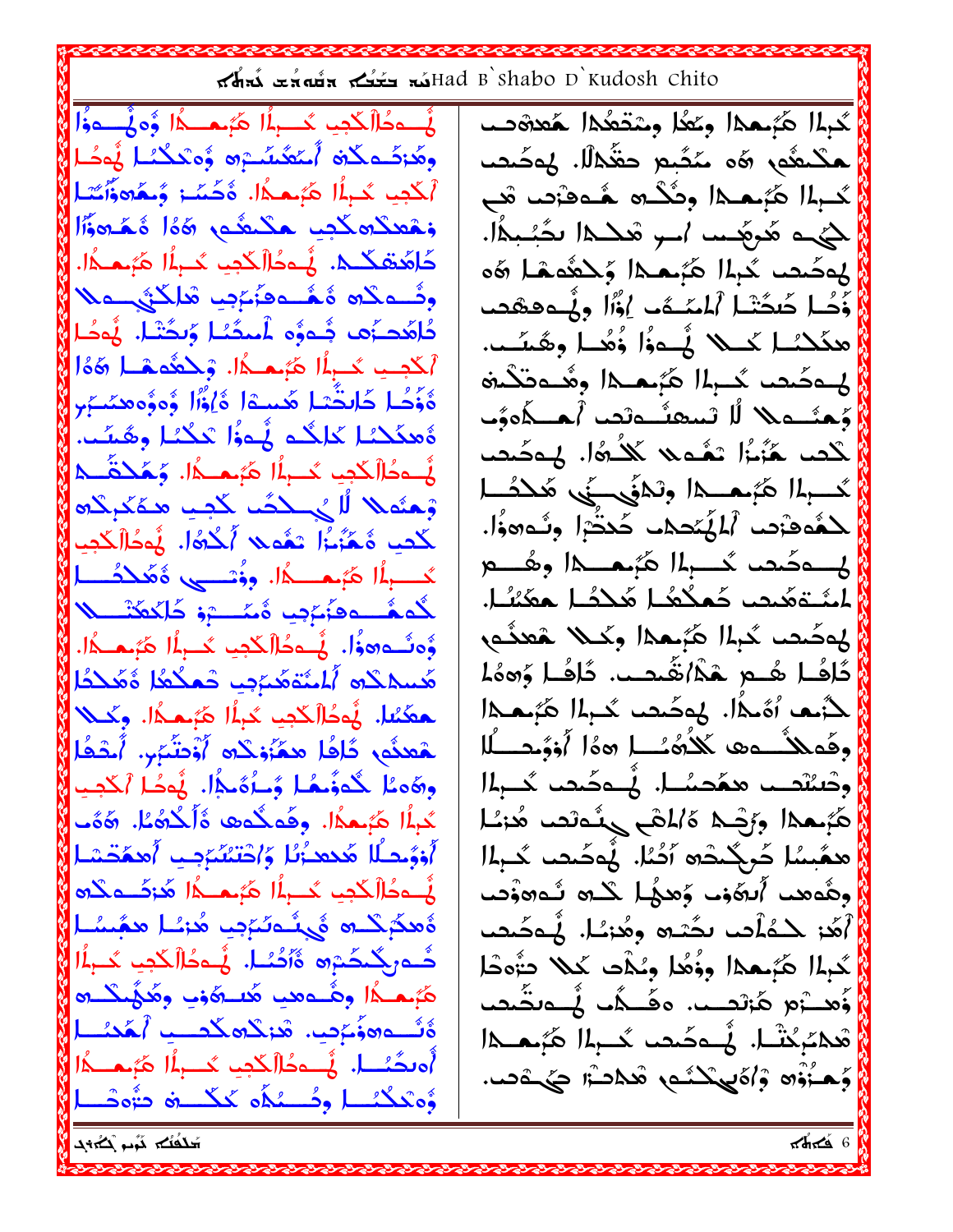rhaí rágén référ réhad B'shabo D'Kudosh Chito لِّـوَكَّـبِ كَــرِدًا هَرَّمَـهِـدًا وِلَمَّتْكَـمَـبَ لَلْ ھۇھۇھىك بە أىكۆئى بىس ھۇئىسىگ بە ةَهَـــوَوَحِدْهِ أَءُمَّـــةِهَدَمِد أَوُّومُنُتَــا |مْدْلَمْئِي لْا حَدْنُـا هْلْا حُلْمَحْمَـٰا. '،ــو لَمُحدَّالَكَجِبِ كَسِيلًا هَبُيمِيجًا وُمَعْسَرُوًّا وُهِ وهُدْوَيْتُ وَّدُل كُنشَّدْل لُمُدَّمَد كُبِيلاً أَهْلِيَكْتُمْ، فُعَنْدَهُمْ دَيْهُمِيا. هُوَذَالَكْمِي هَّرُوهِ دَا أُورُواْ هَزُوجُواْ وَقَوْلَ وَمَ كَبِرْاً هَرَجِيجًا وأَلَمْ وَتَكْتَرَجِيبَ لْإِجْلَاهِجِيدُوْتَ هَزهُهـدًا وَحـدًا صَــر ٱلمَعْــا. وصَنْحِم ھقَىقَىنَ كَبِ ھقَيسًا كَلَّاهُ أَوَلَّكَ. وْهِكُمُ;كُلْمَكْمَــبِ هُؤُمَـــا ضُمُّتْـــا حمّ كَيْزًا هُنُا وِحْقَعْدَا وَاذَهَبْوَهِ هَٰذِنَا لُمَدَالَكَجِبِ كَسِيلًا هَبُعَصَدًا وُحِدَّدَهُ ا وكْبِداْ هَٰبُعِجَا. هَائِجَبِ حَتَّكَجُلُهَ. هَّزُكِماْ وَهْدِجُوهِ؟ هَزِهُكِما وَْحِكْما دُاهُدىهُا أَحَجِب. ةَجِبْلِ دُهْدُوَّي مِنْكُمْنِ كَعِمَقِهُنْــــة. هَاهُنْــــــ كَعَبُّــَـــا همَّسُـا ةُأَكْتَمَــَىٰ شُــْوَبُنَانَا وَاتَّتَعْعَــا كَمْحِدّْةِ هَــا. وَاسْتَهْــا حَسَّيْتْــا وهُدكُمْ أَيضَـ زَلَمْ وَجَدَرَاْ أَيكَرُهمْ دَلَ هَ هُدْعَدْنُمْا وِلُمُدَّبِ. هِ لَمْعَكَلا لَمْرِيْتُهُ لَم وْهِبُهِيْهِ لَلْقُحِبَّيْرَةَ ۚ وُوْهِجُهُمُ لَلْخُوَّيْتَ وَفَ مأهــةا كَـــ هَـكَتَّتَنِـــ هَـكَثَـــُوَى ةَوْمِدِمِّعِيكِ 1 لَلْمُعُمُّمَّتِ مِّنْ . ةَوْمِمُمَّتَ 1 كَتُتْبَا هِمَىعْنَا لِحَمَّمَعْا وَهْمِ كَعُسُرٍ. لَّاهِتُوْدَا وَلَلْعَكُــدْ، وْوْهِسْهُــدْ لَلْسَّجُتْدَا َەَكْمُەھسُا وِذُهُماُرٖ ەوۡاۡھُـُمرٖ ەُوِذُەسُــَر ةُمُعصَلَّب وطُلَّمتُ مَعَصَّد أهُبُما فماه لَّارِكِتْمَٰلُّبُ. ۉُوهُمِـمَاكُمْ ۖ ۉَلَّاكُنتَ ِبَ أُهرَهُ مَعْتَـــــل كُمْهَدُكُمْ وَهُــــمَّعْفُسُبُر حجزا مَكْمُلَ وَهِــزُوُّا هِـمَّىسُـــل كَلْـــوَّا. وَهُ ةَ كُمْعُمُصِبًا وُخُصُّمَأِخْرٌ وُوُووُوحَكِ وَو وَحِكْرِلُو رَجْحِط حفَلِتَهِ أَا فَيُحِيجِكُمْ!. أَبِحِيجَ مَّبْسُلُ هُمُّلٌ هَصْلًا لِلْنَهِـٰٓۥٗا هُٰلًا وِصْقَعْـا وَمِعَزْهُكَـٰ فأوهنه والمكلمفتي ھۇھُىــو ھىُـھھُــا ھُلَا وھُــھۇھُھ وگــوِلُو. لْمَحَْمَسِمَا. كَلَّهُمْ سَّكْلًا وَذُهَقُلَ: وُهَدَّبَ: ەڭلاڭھە كَى لاشُەھُا «وَبْزًا وِنُغَّةْفَسِ. كَلُّهِ كَبِلًا هُبُعِمًا خَبُّعا وُحْدِهِ كَعُبُرًا: هَ وَجْمَعَ لَمْ حَاهِمُاْ وَْمِئْنُمَاْ أَيْضَاْ وِكُنْوَا هعُم حُمّ آهُمُعَا مَنْنَا لِحَنَّهُ أَلِيَّا وَخَلَّبْتُدِهِ : مَّةَ مِنْ الْمَسْرِحَةَ الْمَعْمَدُ أَسْتَهَا الْمَرَةَ بِمَسْمَدٍ لِحْمَٰى أُوْمُحِلًّا مُكَمُّعًا وَحِبًا هَ ُسَرِّوْ هِهَ أَ تْݣْݣُطُو. ەْتْھَكْسا بْكْتْو ھُـْبْتَ ەلْلْكُـەر للكرز كملا وكلا محاكم المساور أَهْلاَهِ مُدَّمِّلُ الْهُمُّلُ وَالْمُلْعَلِيُّ ولمُحكْمًا: كَامُلْتَى الْعُمَا الْمَحْمِينَ الْمَحْمَدَ الْمُحَمَّد وِقُومُنُا: وِلَـْ0َوْمٍ نُـهُّبَ ـ كُـْ7َ بِّعِ ـ مَعِدًا مَاءَكُمُ مَهْدٍ كَتُمْهُمْ ৺ তুস∲⊁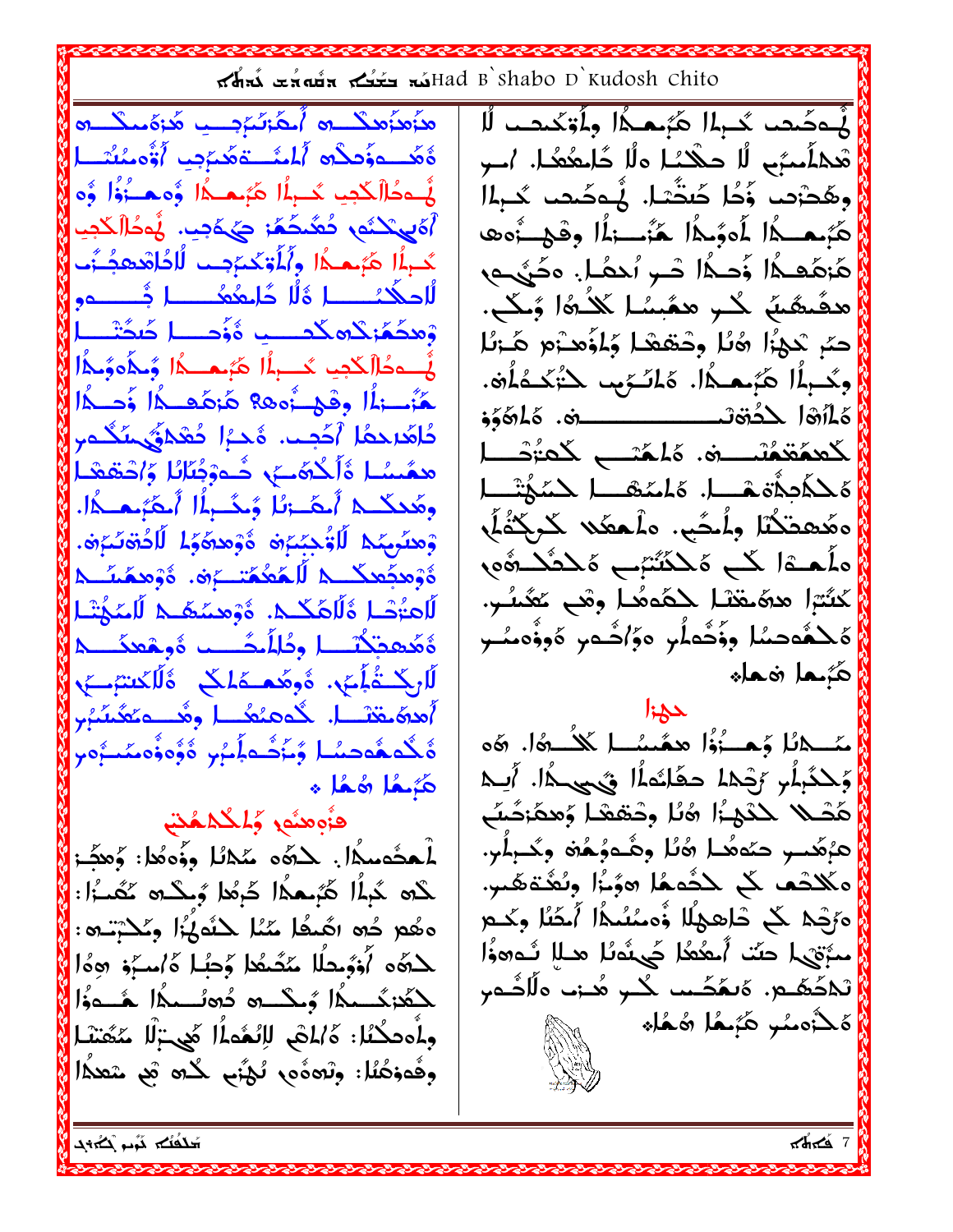## Shabo D'Kudosh chito

لْكَيْمَ هُرُجِيْدًا هُاسِ هُمَا وُجَرَّهِ صُلَّى لَكِسَا كَحِفُوقِصًا إِذْائِلِهِ حُـالًا ۖ حَــدُا كَحَكْمًا لِمَحْدَ هِهَٰنُلا: هُ/ُف حِذْةِ كُدًا مِنْحَتُلُم قُومُكُما وهَبْتُهَا وْلْمَلْيَهُتَبْ حُـْدَ: أُلْكِّي حُـْدُوُنَ: ەكْم كَافْخُا تْعَمْكُرْهُا: أُسُّبُرا فُقْدَنُا كَعْلَاكْمَا: دَوْدْتُنُو جَرِّهُمْ حَجْمَع قْعَلْمُدْوَة لمُؤْسُدُا مِعَمِينَا هُ و حَتَمِعًا إِسْرَنَا لُا مْدَازَهنَا ولْمَاهَزَحبِ ٱللصَّاصَ هَبِمُنَـا وْلِمَائِي لَمْ لِمَسْمَدِهُمْ أَوْكَسِهِ: لَا هِهُ ا لِكَمِعْـــوسِكَل هُو لَل مْجَمَّحْكَــَــمِكَل هَهُمُـا: أَه حَهُمــُوا وِنُمُعفُـماًا وُسمُـلًا لِمُحْبَلِ ٱلْلاحْكَمَاهُ عَالَلٍ وَذُوسًا ٱلْمُحْرَكَ أُسِرًا وَحَكْكُم مَكَمِسًا: وَتَعَهْجُمُ وَوَا هَقَىئُما لَكُــرٍ مُنْ صَالَ هُــأَ هِ : حَكَمَعُما هُـُلْم وهُـــوُـهُ¤ هُـــوقَسَمُّا هُوْا تُحفـــدًا: ووْسكَنــدْ متُوصُــا وِنُهْــووْهاْل وِڤــومْرُنْتُـرِ: أَسْتُلْمَا وَلْمَوْكُلْتُ صِبْ أَيْتَهْدَأَ هَسْكَتِبْلَا الْمُتَطَّلُدْ الْمَرْمِرْقِقَ الْمَشْهَدُ مِنَاهَ الْمُلْحَنُّهُ : وْقِبِ هُوسْنَيْ أَوْ}َوْهْمَــدَ مَسْتَكْــدُا لْمُلَكَّكِمِبِ مِلْمُمْنَوْفٍ: أَمَكُلْ وِكَحِلاً لِمُعَوَّْا وُاطْحُكُمْ وَالْمَعْكُمْ وَأَادِهِ أُوفُوهُ مِنْ مِنْ الْمُؤْمَّدِينَ حْتَمَحُكُمُ : هُجَرِّهُمِ ثَــلا ـ هُــلا حَقَــهَ تُذَا وْمٍ هَتَوَصَّلَا: هُجَّتِبُولا وهَعَكُل لَمُؤَكِّعَبِ كَمِ هَلُه مُدمَّم لَملا هَتَمُدُّا وُرِجَّحْدُا وُحَكَّر هُبُممًا: هَفُتُهِيْمِهِ ۚ مُعْذُفُمٍ هِمْعَدَّكَتِرَب بْعِ أَهْلُا وِهُدِهُدِهُوَمِمَّا هُبُمِعِيمًا: هَمْنُبِيُمَا لِحْدَةُو كَعَنْسًا حَقَّتْنَا: وَكُمْ تَعْلَوْكُبْ ـ*كْـلا* كَعرِحسُو تْعَمْلُوْشْمِ ـلْـْدَوْشُاْ وُّد*َىنْتُـٰ*ا:

هَّتَ بَلَّا وَلِيَّةَ مَاْ: مَعْدَّتَ أَفْ لَيَكْلِمُ الْمُ هَيْتُهْا وَهُه وَحَقَّدَهَا: وِحْمَّ مُأَا \* ۿۏؙٳ لْحُــرِ ـ هُـُدَمُــا ( «وُـــاً : ه أَــمثَــه سَدًّا ۖ ـكَــم أَهْمَكْتُمَا: سَّكْلًا وَحَنُّوْا مِعَسَلًا لَكُتْتَا أَوَّهَمَّ: ذَكَّهُ شَدَاً! هُبُعَهُ!: هُكُمْ هُدَةَهُدًا! وِؤْهِمًا هَبُعْدًا: يَا لَكُ الْمِرَةُ الْحَمَّلَ الْهُوَ وَهِيْهُمَا هِوَا بِّنِي هُرْحُكُمُ وَقِي شَكْرُوهِ ٱتقل: ەَحكَت ݣُدە قْتِنْبِكُمْ! فَيٰٓءُو وَقِيدِهِ لحَسَّمَهُمُا وَكَثَبَتُمَ : هُ/َ كَسَكُمُلَا وَحَكِّرِ كْتُمْ أَمْاهُوْ لِلْتَكْتُبْلُ هُلْكُمْسِكْتْبَا: هُ افْ أهدَّدَوَب لَكِنَّهُ وَلَا مُنْعَفَبٍ لَكِنَّهُ هُدِدَلَلَا وَهِنَسْمَلًا: هَكْسُلًا هُهُكُسَا وَهُنُعُشُسُهِ أَ لَّهُمْ أَهُدَهُ وَحَكَّاهُ وَحَكَّا اللَّهَ وَلَا هَذَا خَصَرًا أَهُولًا ومُعلي لِلإِ لَحْسِهِ: أَلَّا أَحْبَا هُوَ حَقَّمْتُهُ أَ وَعَقَدِهِ: شَاتَ شَبْطٍ وَهِيَهُمْ الْمُؤْمِنِينَ وَمِنْ كَحْشَوُوهِ حَقَيْسًا حَرْهِ وَجْدُهُا مَنْداً: |هَ وَسِكْفُ ٱلْمُكْمُ: ٱلْمُكْتُبُ وَصَكَّتَبْهِ وهُكِشُماْلُ وُهِهْدًا حَيْرٍ يُهَدُّرُهُ كُلِّهِت |لَكْ10: هُ/هِدُوهُو لَكُمْ وِثْبِلا وِلْمُ هُدِمْنِ كَافِكًا تَعَوْا أُهُمْ كَعَعْدًا: وَقَدْمٍ وِلْمَنْوَا كَافِكًا بِثَوْا هَزَا كَعِفْدًا: وَهُهُمْ تَعْصُلاً لَل وُمِيلًا بِّي إِنَّ مِنْ أَنْ الْمُؤْلَّلَ وَتَعْمَلُوهُ مِنْ مَنْ الْمَدِّي أوَّكْحُمَّا مُنْوَوُّا حَرَّمْنَا وَرَجَّحْنَا هُرَجَّا هــوهُـا: وهُهمسّـــو هُـــوْو هُهْنُــا وكَنْــا وهُدشُدوٌماً : هُوْهُمو هِعُدِهِ حِنْدِهَا هُ هِ .ووْهشْهُارُه: هُحَعُلُلْتُسا هُبْتِهْسا هُنْةڤسا: مَسْمَىٰا هُمَكُمْ: } هُحَفَّكُ، هُوَجِبَا وَبِّعِ